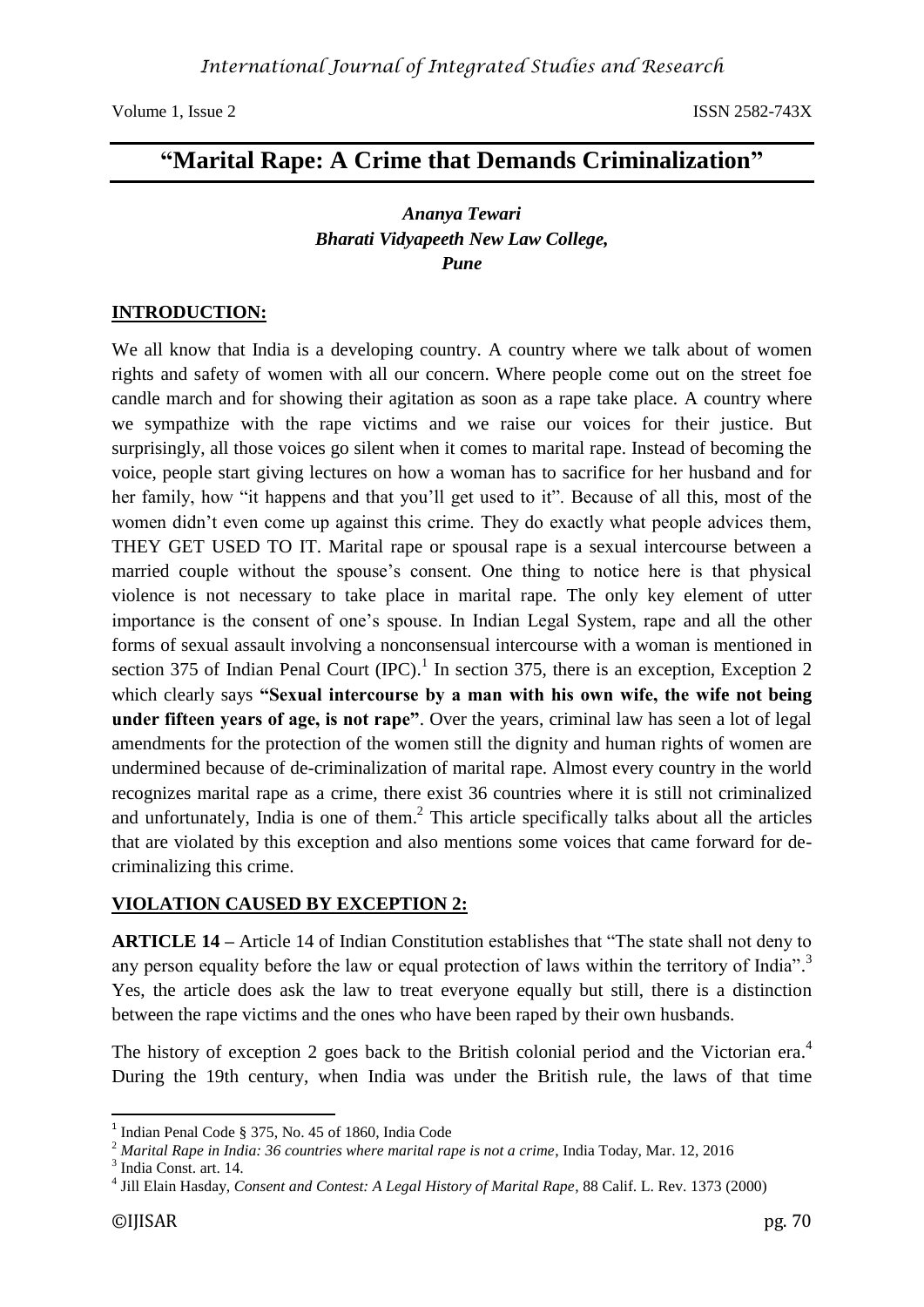Volume 1, Issue 2 ISSN 2582-743X

considered women and their husband to be a single individual. They never treated them as two different identities. The exception law of article 375 of IPC was drafted on the basis of Victorian patriarchy and so women were overshadowed by their husbands. This doctrine was named as "**Doctrine of Coverture**".

In 1860, the time when IPC was drafted, a married woman was not given the freedom which is given to her today. She was not considered as separate legal entity. In fact, women at that time were considered as the chattel of their husbands.<sup>5</sup> Exception 2, which easily ignores the wrong done to a woman by her own husband and does not believe the act of "rape" done by a husband towards her spouse, was largely influenced and derived from the practice of merging women's identity with her husband. Women were not even free to file a complaint against a person under her own identity.

But since the times are changed, women now are considered as a separate and independent legal identity. As rightly observed by the bench of J.B. Pardiwala, J., wife is no more a chattel to her husband and the husband is fulfilling his marital duty towards his wife with dignity by having a sexual intercourse with her. Still, exception violates the right of equality as it discriminates against women based on their marital status and hence giving a free pass to the actions done by their husband. By doing so, the exception endangers the married women and let the crime happen when the law protects the unmarried woman against such acts.

**ARTICLE 21** – Article 21 of the Indian Constitution<sup>6</sup> ensures that "No person shall be deprived of his life or personal liberty except according to procedures established by law". The court further said that article 21 also include the rights to health, safe breathing air, privacy, dignity, safe environment etc.

In 2017, the Supreme Court gave a judgement in *Justice K.S. Puttuswamy (Retd.) v. Union of India* case stating that every individual has a fundamental right to privacy. SC also said that right to privacy includes "decisional privacy reflected by an ability to make intimate decisions primarily consisting of one's sexual or procreative nature and decisions in respect of intimate relations".<sup>7</sup> The above stated rule by the Supreme Court does not distinguishes between the women based on their marital status. Right to abstain from sexual activity for all women, marital status of women not taken into consideration, is enshrined in article 21 as a fundamental right.

Exception 2, very easily, defeats the aim of providing protection to women. The "right to live with dignity" is very much a part of article  $21<sup>8</sup>$  but due to the existence of this exception, which fails to discourage the inhumane acts, the forced sexual intercourse done by a man with his wife, women are exposed to bad mental condition and are exempted from living a dignified life.

**<sup>.</sup>** 5 *To Have and to Hold: The Marital Rape Exemption and the Fourteenth Amendment*, 99(6) Harv. L. Rev. 1255, 1256 (1986).

<sup>6</sup> India Const. art. 21.

<sup>7</sup> *Justice K.S. Puttuswamy (Retd.) v. Union of India*, (2017) AIR 2017 SC 4161 (India).

<sup>8</sup> *C.E.S.C. Ltd. v. Subhash Chandra*, (1992) 1 SCC 441 (India).